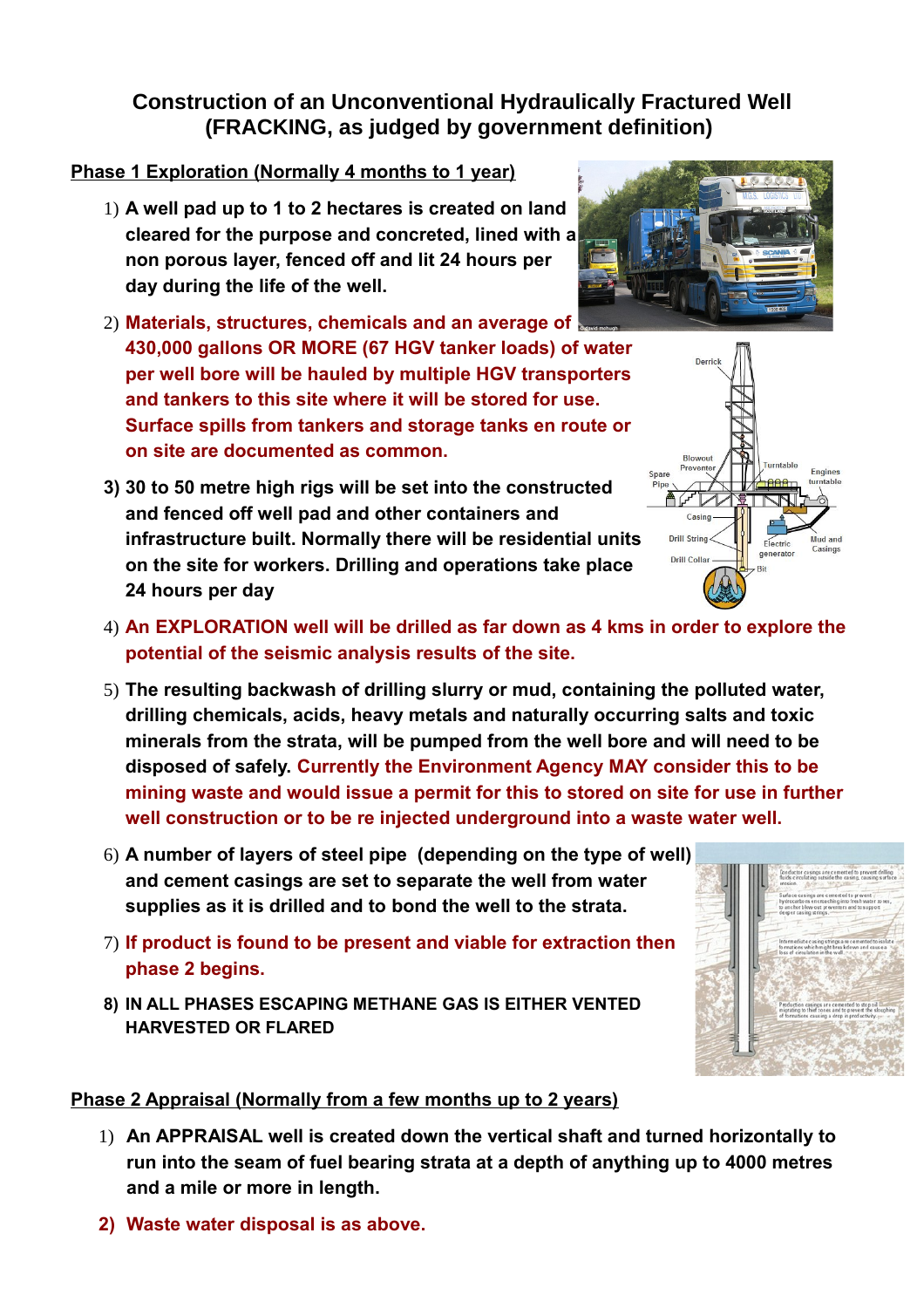# **Construction of an Unconventional Hydraulically Fractured Well (FRACKING, as judged by government definition)**

- 3) **A smaller diameter main steel pipe is inserted into the full length of the well and cemented in place to bond it to the strata and to the outer section of the well closer to the surface.**
- 4) **This steel casing is then ready to be fractured using explosive charges and a fracking gun to puncture through the casing to expose and fracture the strata and create fissures into the shale or strata containing the gas or oil**
- 5) **4 to 5 million gallons of fresh water are mixed with a cocktail of chemicals, acids and other additives from 0.2% to 5% of the volume of water used (USA data).**
- 6) **Silica (fine sand) is added as a proppant to keep the fractures in the strata open.**
- **7) This fracking fluid is then pumped and extreme high pressure into the well and forced into the cracks in the strata to expand them further and prop them open with the sand. Around 60% of this toxic mix remains in the fissures.**
- 8) **Around 40% of this fluid is pumped out of the well and is called flowback and now contains, not only the original chemical and acid mixture, but also new materials**

**from the strata, resulting in additional toxins, and NORM (naturally occurring radioactive material).** 

- 9) **Flowback is classified as HAZARDOUS WASTE and must be either; stored on site and re-used in further fracking operations, or transported to a special facility for disposal in the same way as nuclear waste.**
- 10) **The gas flows to the surface and the rate of flow is assessed.**
- **11)Once flow rates have been assessed and proven to be profitable, then full production takes place.**



#### **Phase 3 Production (Normally 20 to 30 years)**

- **1) Additional structures, materials and machinery are hauled to the site.**
- 2) **Additional horizontal wells as described above will be drilled from the site, usually 10 wells per well pad. Further well pads will also be constructed to maximise access to the gas play to make it economically viable to extract.**